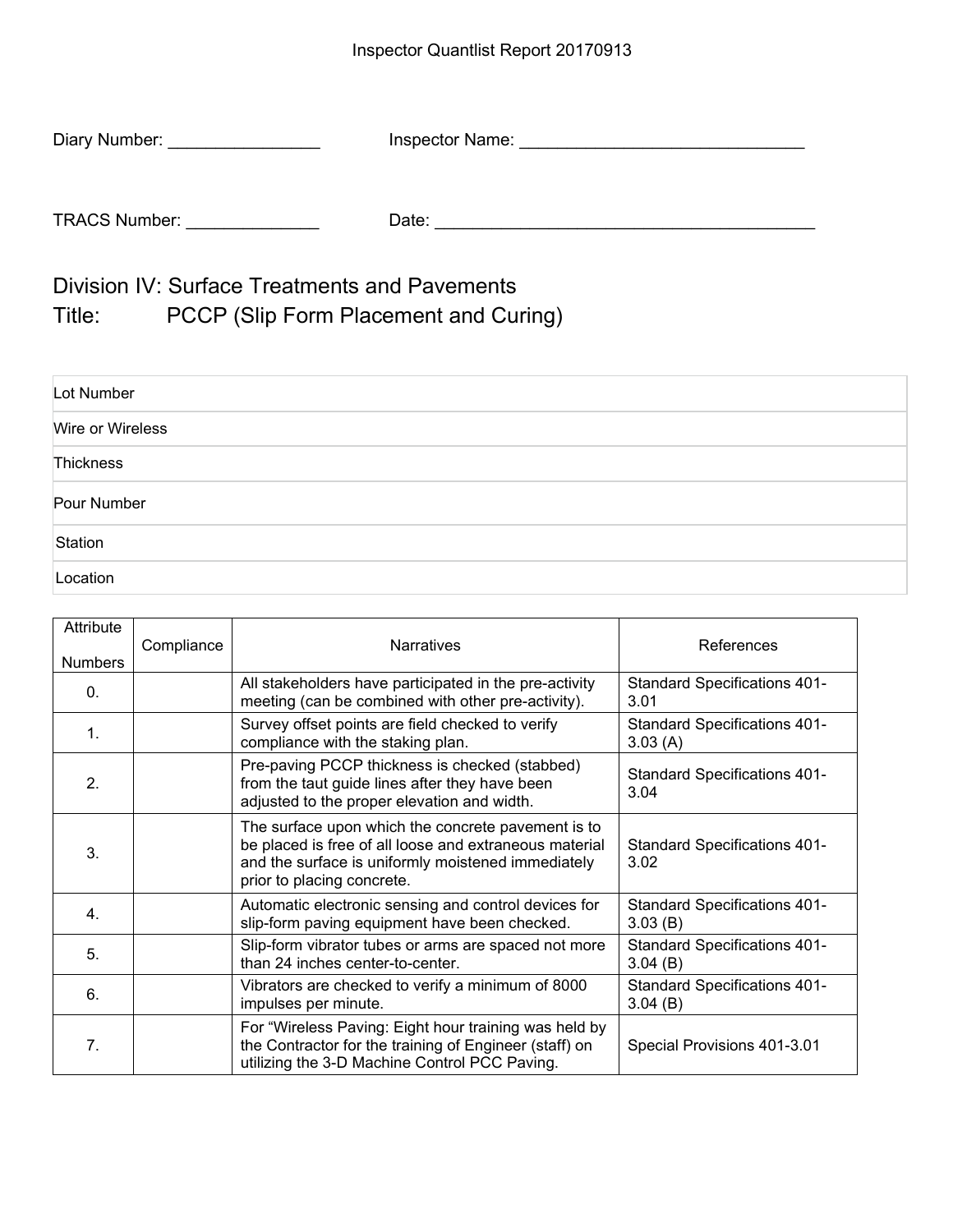| 8.  | For "Wireless Paving: A test strip, where the<br>Contractor has stake for vertical and horizontal<br>control on each side of roadway at 50-foot interval, at<br>grade breaks, for three days production or a minimum<br>distance of 2,500 feet, whichever is greater, for<br>verification.                                                                                                                                            | Special Provisions 401-3.01                                                           |
|-----|---------------------------------------------------------------------------------------------------------------------------------------------------------------------------------------------------------------------------------------------------------------------------------------------------------------------------------------------------------------------------------------------------------------------------------------|---------------------------------------------------------------------------------------|
| 9.  | For "Wireless Paving: Once verification of 3 D<br>Machine Control PCC Paving (wireless) has been<br>accepted by the Engineer, staking for horizontal and<br>vertical control shall identify all P.C., P.T., and other<br>alignment changes, and shall be at intervals of not<br>less than 100 feet on curves and 200 feet on<br>tangents, unless otherwise specified by the Engineer.<br>In no case shall intervals exceed 1000 feet. | Special Provisions 401-3.01                                                           |
| 10. | For "Wireless Paving: The contractor shall check and<br>recalibrate the 3 D Machine Control system every day<br>that paving will be performed.                                                                                                                                                                                                                                                                                        | Special Provisions 401-3.01                                                           |
| 11. | Discharge of concrete from non-agitating trucks is<br>completed within 45 minutes from the time concrete<br>is batched.                                                                                                                                                                                                                                                                                                               | <b>Standard Specifications 1006-</b><br>4.03(B)                                       |
| 12. | Concrete hauled in open-top vehicles are protected<br>against rain. When ambient temperature exceeds 85<br>degrees F. the concrete is covered if exposed to the<br>sun for more than 30 minutes.                                                                                                                                                                                                                                      | <b>Standard Specifications 1006-</b><br>4.03(B)                                       |
| 13. | Five random samples per lot (normally one day's<br>production for PCCP) are taken for compressive<br>strength, temperature, slump and air content when<br>applicable.                                                                                                                                                                                                                                                                 | Standard Specifications 1006-<br>4.03(B)                                              |
| 14. | Three test cylinders are fabricated from each sample<br>and tested for 28-day compressive strength. The<br>cylinders are made, cured, handled, protected and<br>transported in accordance with AASHTO T 23.                                                                                                                                                                                                                           | Standard Specifications 1006-<br>7.03                                                 |
| 15. | Slump tests are performed and results are<br>documented from each sample in accordance with<br>AASHTO T 119.                                                                                                                                                                                                                                                                                                                          | Standard Specifications 1006-<br>7.02<br><b>Standard Specifications 1006-</b><br>7.03 |
| 16. | Air content of the concrete mixture (when required) is<br>determined and recorded in accordance with<br>AASHTO T 152                                                                                                                                                                                                                                                                                                                  | Standard Specifications 1006-<br>7.02                                                 |
| 17. | The temperature of the concrete mix immediately<br>before placing is between 50 and 90 degrees F.                                                                                                                                                                                                                                                                                                                                     | Standard Specifications 1006-<br>5.03                                                 |
| 18. | Horizontal deviation from the alignment shown on the<br>plan does not exceed 0.10 foot for slip-formed PCCP.                                                                                                                                                                                                                                                                                                                          | <b>Standard Specifications 401-</b><br>3.04(B)                                        |
| 19. | Pavement edge slump is frequently checked and<br>documented.                                                                                                                                                                                                                                                                                                                                                                          | <b>Standard Specifications 401-</b><br>3.04(B)                                        |
| 20. | Pavement edge slump in excess of 0.02 feet,<br>exclusive of edge rounding, is corrected.                                                                                                                                                                                                                                                                                                                                              | <b>Standard Specifications 401-</b><br>3.04(B)                                        |
| 21. | Except in areas deemed inaccessible by the<br>Engineer, burlap and the tining machines are<br>supported by independent rolling mechanical work<br>bridges.                                                                                                                                                                                                                                                                            | <b>Standard Specifications 401-</b><br>3.04(F)                                        |
| 22. | When work bridges and the tracks of slip-form<br>equipment are riding on adjacent previously<br>constructed pavement, the pavement has been in<br>place a minimum of 72 hours.                                                                                                                                                                                                                                                        | <b>Standard Specifications 401-</b><br>3.04(B)                                        |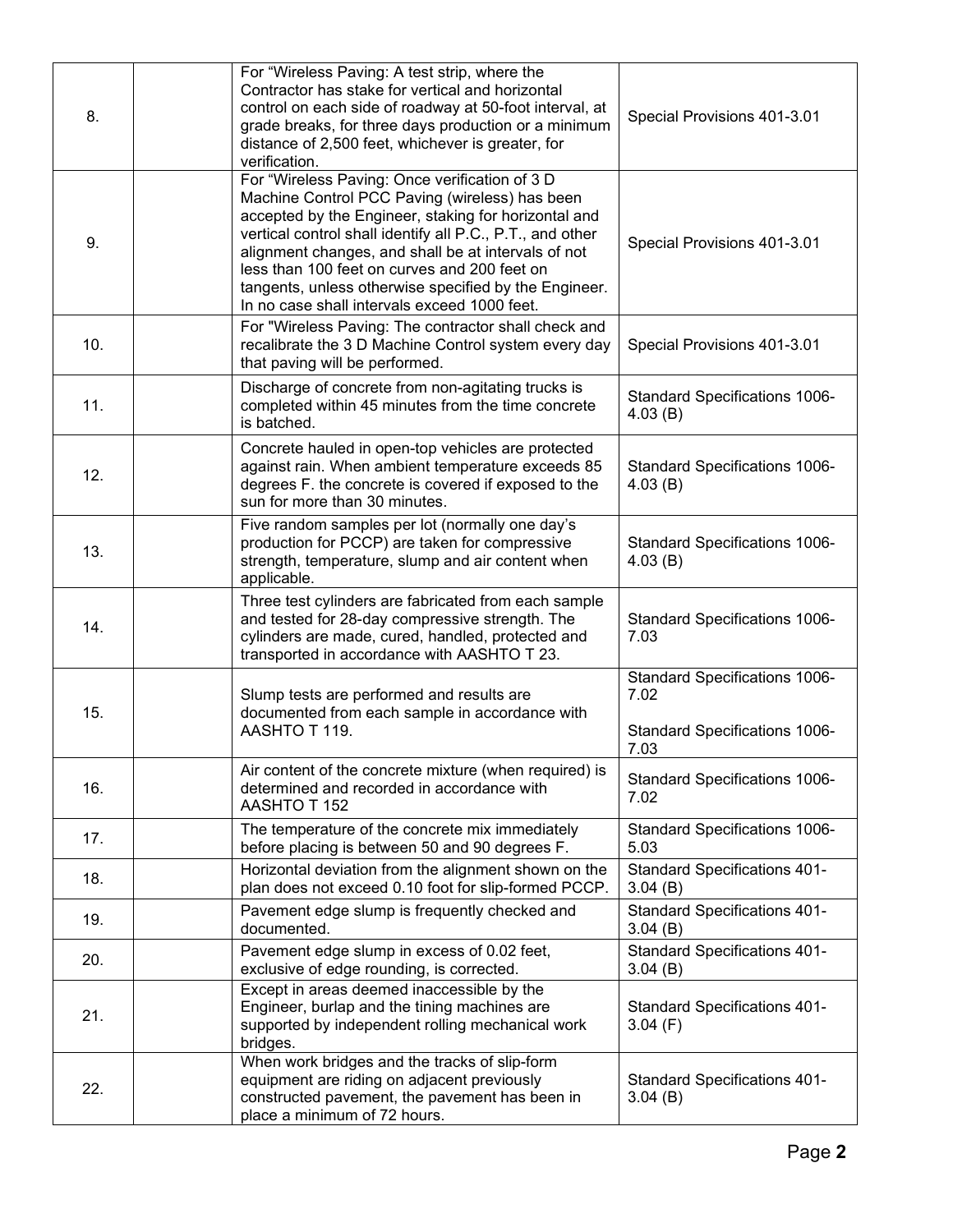| 23. | When work bridges and the tracks of slip-forming<br>equipment are riding on adjacent previously<br>constructed pavement, the surface is protected from<br>damage by the tracks.                           | <b>Standard Specifications 401-</b><br>3.04(B) |
|-----|-----------------------------------------------------------------------------------------------------------------------------------------------------------------------------------------------------------|------------------------------------------------|
| 24. | When work bridges and the tracks of slip-forming<br>equipment are riding on adjacent previously<br>constructed pavement, the tracks are not riding within<br>one foot of existing pavement.               | <b>Standard Specifications 401-</b><br>3.04(B) |
| 25. | The full pavement width within twelve inches of each<br>edge is longitudinally dragged with burlap.                                                                                                       | Special Provisions 401-3.04 (F)                |
| 26. | Rolling mechanical bridges supporting steel tines are<br>equipped with automatic sensing and control devices<br>which follow the same control line as the slip-form<br>paver.                             | Special Provisions 401-3.04 (F)                |
| 27. | Tining grooves are checked and documented for<br>compliance to the specified width per Arizona Test<br>Method 310 (1/8 +/- 1/32 inch in width).                                                           | Special Provisions 401-3.04 (F)                |
| 28. | If AR-ACFC is to be placed on PCCP prior to opening<br>to traffic, an astroturf drag is used in lieu of tining.                                                                                           | <b>Standard Specifications 401-</b><br>3.04(F) |
| 29. | If surface drying or cracking should occur prior to the<br>application of curing compound, the entire pavement<br>surface is kept damp by fogging with water from an<br>atomized nozzle.                  | <b>Standard Specifications 401-</b><br>3.04(A) |
| 30. | If fogging the PCCP is necessary, water from the<br>nozzle is not applied directly to the surface but<br>indirectly to provide uniform coverage.                                                          | <b>Standard Specifications 401-</b><br>3.04(A) |
| 31. | When fogging the PCCP is necessary, water is not<br>allowed to accumulate on the concrete in a quantity<br>sufficient to cause a flow or wash the surface.                                                | <b>Standard Specifications 401-</b><br>3.04(A) |
| 32. | The liquid-membrane forming (curing) compound<br>container is equipped with a calibrated sight glass; or<br>another method has been approved by the Engineer,<br>for verification of the quantities used. | <b>Standard Specifications 401-</b><br>3.04(G) |
| 33. | Pre-approved liquid-membrane forming (curing)<br>compound is applied progressively within 15 minutes<br>of surface texturing operations.                                                                  | <b>Standard Specifications 401-</b><br>3.04(A) |
| 34. | Liquid-membrane forming (curing) compound is<br>applied in one or more applications totaling not less<br>than one gallon per 100 square feet.                                                             | <b>Standard Specifications 401-</b><br>3.04(G) |
| 35. | Liquid-membrane forming (curing) compound is not<br>applied over any standing water.                                                                                                                      | <b>Standard Specifications 401-</b><br>3.04(G) |
| 36. | Liquid-membrane forming (curing) compound forms a<br>continuous unbroken surface.                                                                                                                         | <b>Standard Specifications 401-</b><br>3.04(G) |
| 37. | Any damage to the curing film is immediately<br>repaired.                                                                                                                                                 | <b>Standard Specifications 401-</b><br>3.04(G) |
| 38. | The application rate for liquid-membrane forming<br>(curing) compound is checked and documented.                                                                                                          | <b>Standard Specifications 401-</b><br>3.04(G) |
| 39. | When the ambient temperature is above 85 degrees<br>F., verified by a calibrated thermometer, the entire<br>surface of the concrete is kept damp by fogging with<br>an atomized mist of water.            | <b>Standard Specifications 401-</b><br>3.04(G) |